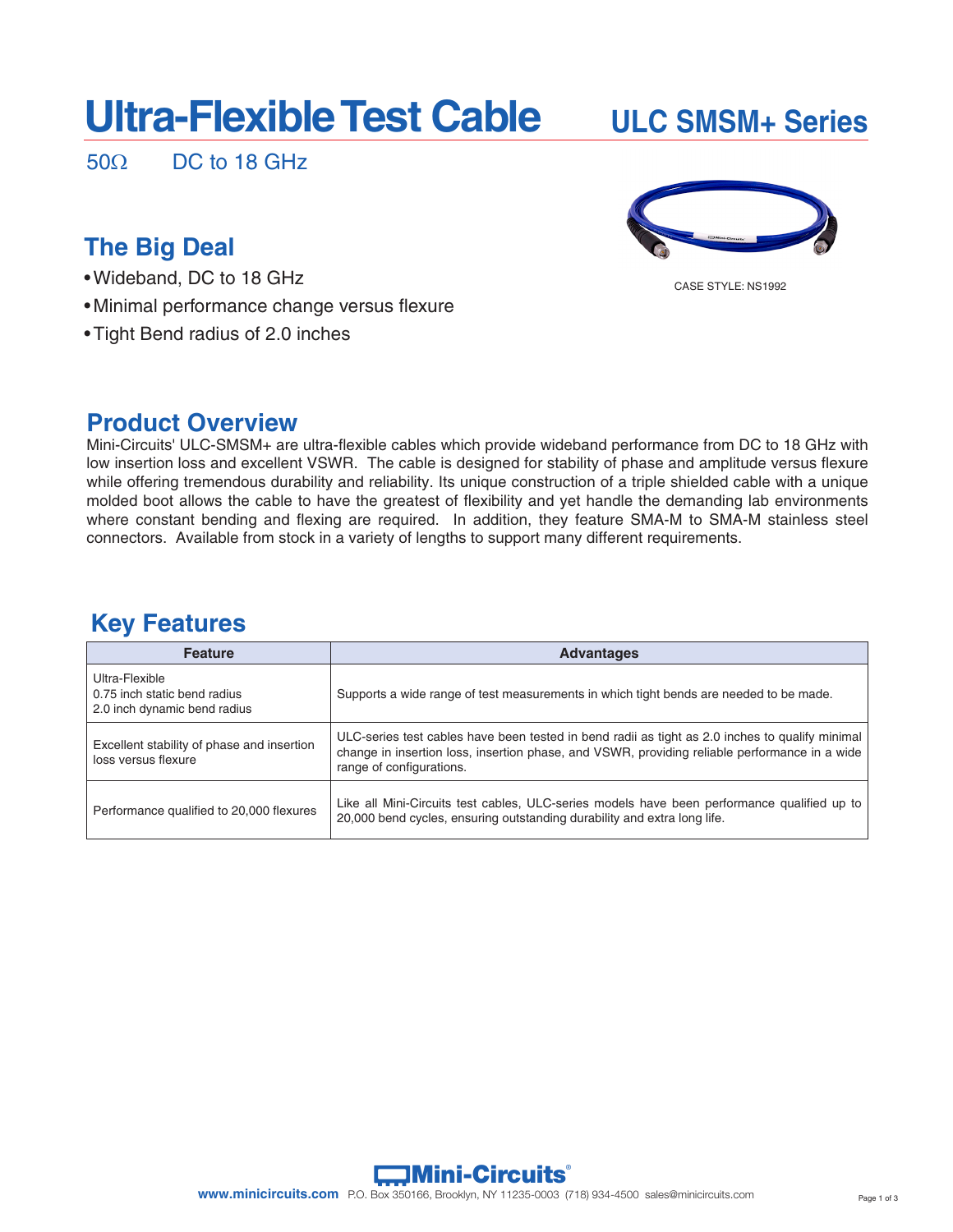# **Ultra-Flexible Test Cable**

## **ULC-3FT-SMSM+**

## 50Ω 3FT DC to 18 GHz

#### **Maximum Ratings**

| <b>Operating Temperature</b> | -55 $\mathrm{^{\circ}C}$ to +85 $\mathrm{^{\circ}C}$ |
|------------------------------|------------------------------------------------------|
| Storage Temperature          | -55 $\mathrm{^{\circ}C}$ to +85 $\mathrm{^{\circ}C}$ |
| Power Handling at 25°C       | 210W Max, at 2 GHz                                   |
|                              | 120W Max, at 6 GHz                                   |
|                              | 82W Max, at 12 GHz                                   |
|                              | 67W Max, at 18 GHz                                   |
|                              |                                                      |

Permanent damage may occur if any of these limits are exceeded.

#### **Features**

- Ultra flexible design for easy connection & bend radius
- Extra rugged construction with strain relief for longer life • Triple shield cable for excellent shielding effectiveness
- Stainless steel SMA connectors for long mating-cycle life
- 6 month guarantee\*

#### **Applications**

- Test and measurement
- Research & development labs
- Environmental & temperature test chambers • Field RF testing
	-



CASE STYLE: NS1992-3 Connectors Model<br>
SMA Male ULC-3F ULC-3FT-SMSM+

*+RoHS Compliant The +Suffix identifies RoHS Compliance. See our web site for RoHS Compliance methodologies and qualifications*

#### **Electrical Specifications at 25°C**

| <b>Parameter</b>       | <b>Condition (GHz)</b> | Min. | Typ. | Max. | <b>Unit</b> |
|------------------------|------------------------|------|------|------|-------------|
| <b>Frequency Range</b> |                        | DC   |      | 18   | GHz         |
| Length <sup>1</sup>    |                        |      | 3    |      | ft          |
|                        | $DC-2$                 |      | 0.8  | 1.0  |             |
| <b>Insertion Loss</b>  | $2 - 6$                |      | 1.4  | 1.6  | dB          |
|                        | $6 - 12$               |      | 2.1  | 2.3  |             |
|                        | $12 - 18$              |      | 2.7  | 2.9  |             |
|                        | $DC-2$                 | 17   | 24   |      |             |
| <b>Return Loss</b>     | $2 - 6$                | 17   | 22   |      | dB          |
|                        | $6 - 12$               | 17   | 18   |      |             |
|                        | $12 - 18$              | 17   | 18   |      |             |

1. Custom sizes available, consult factory.

#### **Performance Change vs. Flexure (Typical)2**

| <b>Parameter</b>             | <b>Condition (GHz)</b>                                | <b>Bend Radius (inches)</b> |      |      | <b>Units</b> |
|------------------------------|-------------------------------------------------------|-----------------------------|------|------|--------------|
|                              |                                                       | 10.0                        | 3.25 | 2.00 |              |
|                              | $DC - 2$                                              | 0.00                        | 0.00 | 0.01 |              |
| Insertion Loss <sup>3</sup>  | $2 - 6$                                               | 0.00                        | 0.01 | 0.01 | dB           |
|                              | $6 - 12$                                              | 0.01                        | 0.02 | 0.03 |              |
|                              | $12 - 18$                                             | 0.01                        | 0.02 | 0.03 |              |
|                              | $DC - 2$                                              | 0.06                        | 0.05 | 0.21 |              |
| Insertion Phase <sup>3</sup> | $2 - 6$                                               | 0.17                        | 0.18 | 0.69 |              |
|                              | $6 - 12$                                              | 0.36                        | 0.42 | 1.45 | Deg          |
|                              | $12 - 18$<br>0.49<br>0.73<br>$DC - 2$<br>0.00<br>0.00 | 2.37                        |      |      |              |
|                              |                                                       |                             |      | 0.00 |              |
| VSWR <sup>3</sup>            | $2 - 6$                                               | 0.00                        | 0.00 | 0.00 |              |
|                              | $6 - 12$                                              | 0.01                        | 0.01 | 0.02 | :1           |
|                              | $12 - 18$                                             | 0.01                        | 0.01 | 0.02 |              |

2. Performance change versus flexure with a 3 ft cable 360° around a 4" diameter mandrel.

3. Absolute values normalized to the reference position 0. See AN-46-003 under Associated Application Notes



### **Outline Dimensions (inch)**

B C D E F wt Feet Meters .426 .313 .426 .313 .150±.004 Feet Meters grams A T 3.00 0.91 10.82 7.95 10.82 7.95 3.81±0.10 0.09 0.03 53

#### **Cable Construction**

| Inner Conductor: Silver Plated Copper Clad Steel |
|--------------------------------------------------|
| <b>Dielectric</b>                                |
| Inner Shield: Silver Plated Copper Flat Braid    |
| Interlayer Shield: Metalized Polyimide           |
| Outer Shield: Silver Plated Copper Braid         |
| Jacket: Polyurethane                             |

Connectors:

- *Passivated stainless steel (Body & Hex Nut)*
- *Gold plated beryllium copper center contacts - PTFE Dielectric*



#### *Product Guarantee*

*Mini-Circuits® will repair or replace your test cable at its option if the connector attachment fails within six months of shipment. This guarantee excludes cable or connector interface damage from misuse or abuse.*



A. Performance and quality attributes and conditions not expressly stated in this specification document are intended to be excluded and do not form a part of this specification document. B. Electrical specifications and performance data contained in this specification document are based on Mini-Circuit's applicable established test performance criteria and measurement instructions. C. The parts covered by this specification document are subject to Mini-Circuits standard limited warranty and terms and conditions (collectively, "Standard Terms"); Purchasers of this part are entitled